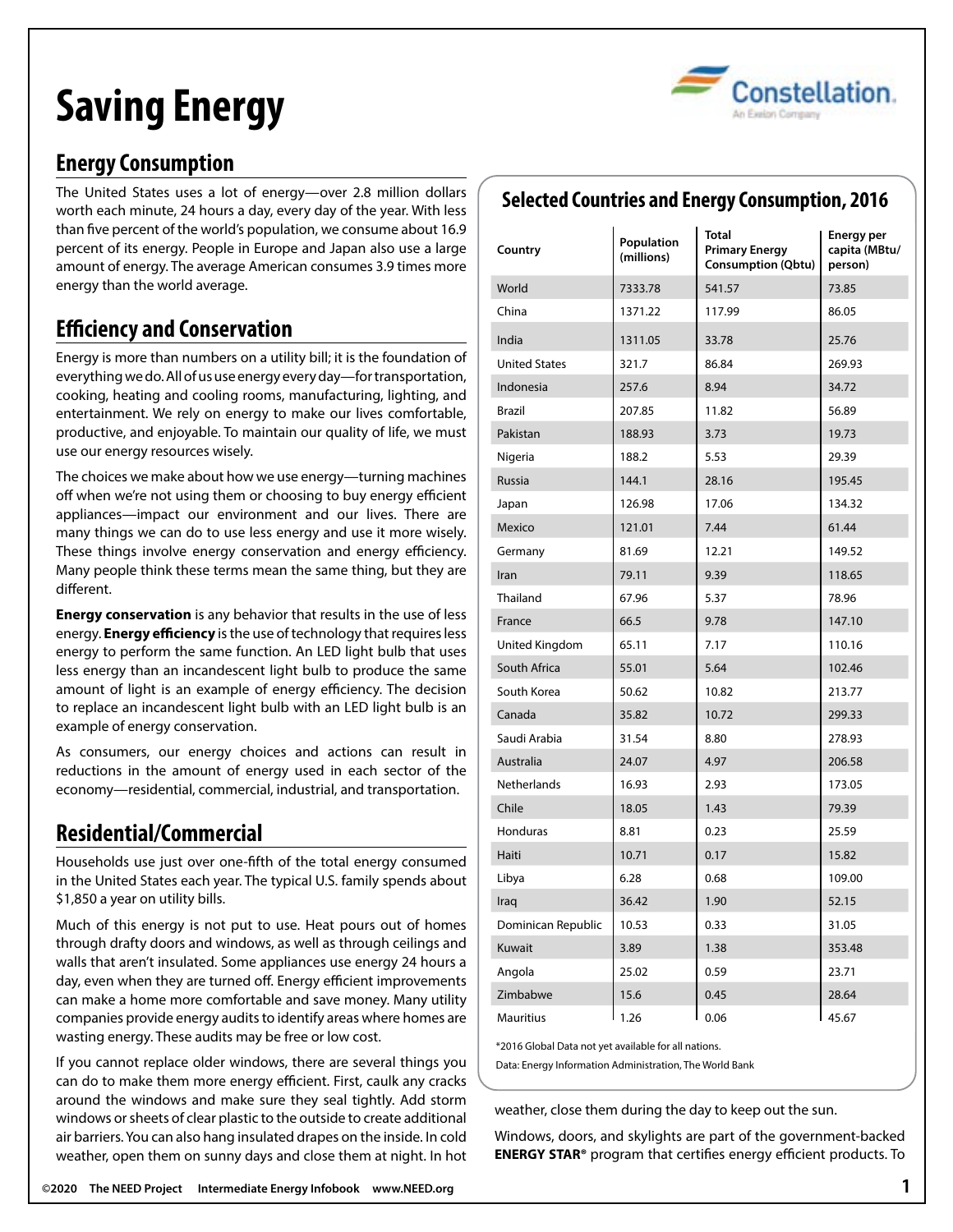



meet ENERGY STAR**®** requirements, windows, doors, and skylights must meet standards tailored for the country's three broad climate regions.

### **Landscaping**

Although it isn't possible to control the weather, landscaping can reduce its impact on home energy use. By placing trees, shrubs, and other landscaping to block the wind and provide shade, people can reduce the energy needed to keep their homes comfortable during heating and cooling seasons.

### **Electricity and Appliances**

Appliances that contribute the most to a typical household's energy use are refrigerators, clothes washers, and dryers. When shopping for new appliances, you should think of two price tags. The first one is the purchase price. The second price tag is the cost of operating the appliance during its lifetime.

You'll be paying that second price tag on your utility bill every month for the next 10 to 20 years, depending on the appliance. Many energy efficient appliances cost more to buy, but save money in lower energy costs. Over the life of an appliance, an energy efficient model is always a better deal.

When you shop for new appliances, consider only those with the ENERGY STAR**®** label, which means they have been rated by the U.S.

Environmental Protection Agency and Department of Energy as the most energy efficient appliances in their classes.

If every clothes washer purchased in the U.S. this year earned the ENERGY STAR**®** label, we would save 540 million kilowatt-hours of electricity, 20 billion gallons of water, and 1.4 trillion **Btus** of natural gas, resulting in energy bill savings of about \$250 million every year.

Another way to compare appliances

is by using **EnergyGuide labels**. The government requires appliances to display yellow and black EnergyGuide labels. These labels do not tell you which appliances are the most efficient, but they will tell you the annual energy usage and average operating cost of each appliance so that you can compare them*.*

### **Lighting**

Starting in 2012, legislation under the Energy Independence and Security Act put restrictions on how much energy light bulbs use. Traditional, inefficient incandescent bulbs have been replaced with more efficient models.

**Halogen**, or energy-saving incandescent bulbs, are more expensive than incandescent bulbs, but use 25 percent less energy and last three times as long.

**Compact fluorescent light bulbs (CFLs)** provide the same amount of light as incandescent bulbs. CFLs save money because they use only one-quarter the energy of incandescent bulbs and last 10 times longer.

**Light emitting diodes (LEDs)** are even more efficient, are cheaper than CFL bulbs, and last longer, too. Savings are evident very early on after switching to LED bulbs from incandescents.

### **Water Heating**

Water heating is one of the largest energy expenses in your home. It typically accounts for about 16 percent of your utility bill. Heated water is used for showers, baths, laundry, dishwashing, and general cleaning. There are four main ways to cut your water heating bills use less hot water, turn down the thermostat on your water heater, insulate your water heater and pipes, and buy a new, more efficient water heater.

Other ways to conserve hot water include taking showers instead of baths, taking shorter showers, fixing leaks in faucets and pipes, and using the lowest temperature settings on clothes washers.

# **Transportation**

Americans make up less than five percent of the world's population, yet own about 15% of its automobiles. The transportation sector of the U.S. economy accounts for 28.8 percent of total energy consumption. America is a country on the move.

The average price of gasoline in 2017 was \$2.35 per gallon with the current average at \$2.45. If the average vehicle is driven 11,300 miles each year, and gets an average of 29.2 **miles per gallon (mpg)**, the average driver spends over \$900 per year on gasoline. A person driving a smaller, more fuel-efficient car will have spent as little as \$800 per year, while a person driving a larger vehicle that is less efficient could spend \$4,000 or more each year on fuel.

The average fuel economy of new cars and light trucks increased significantly from the mid-1970s through the mid-1980s. Unfortunately, it declined from a high of about 26 miles per gallon (mpg) in 1987 to 24.5 mpg in the late 1990s due to larger vehicles, more horsepower, and increased sales of sport utility vehicles (SUVs) and trucks. In 2017, new car fuel economy rose to meet 40 mpg, due to demand for hybrid and fuel efficient vehicles.

When buying a vehicle, you can save a lot by choosing a fuel-efficient model. All new cars must display a mileage performance label, or Fuel Economy Label, that lists the estimated miles per gallon for both city and highway driving. Compare the fuel economy of the vehicles you are considering and make it a priority. Over the life of the vehicle, you can save thousands of dollars and reduce emissions significantly.



# **Fuel Economy Label**

## **HYBRID PASSENGER VEHICLE**



Image courtesy of NREL





# **Home Energy Usage, 2015**